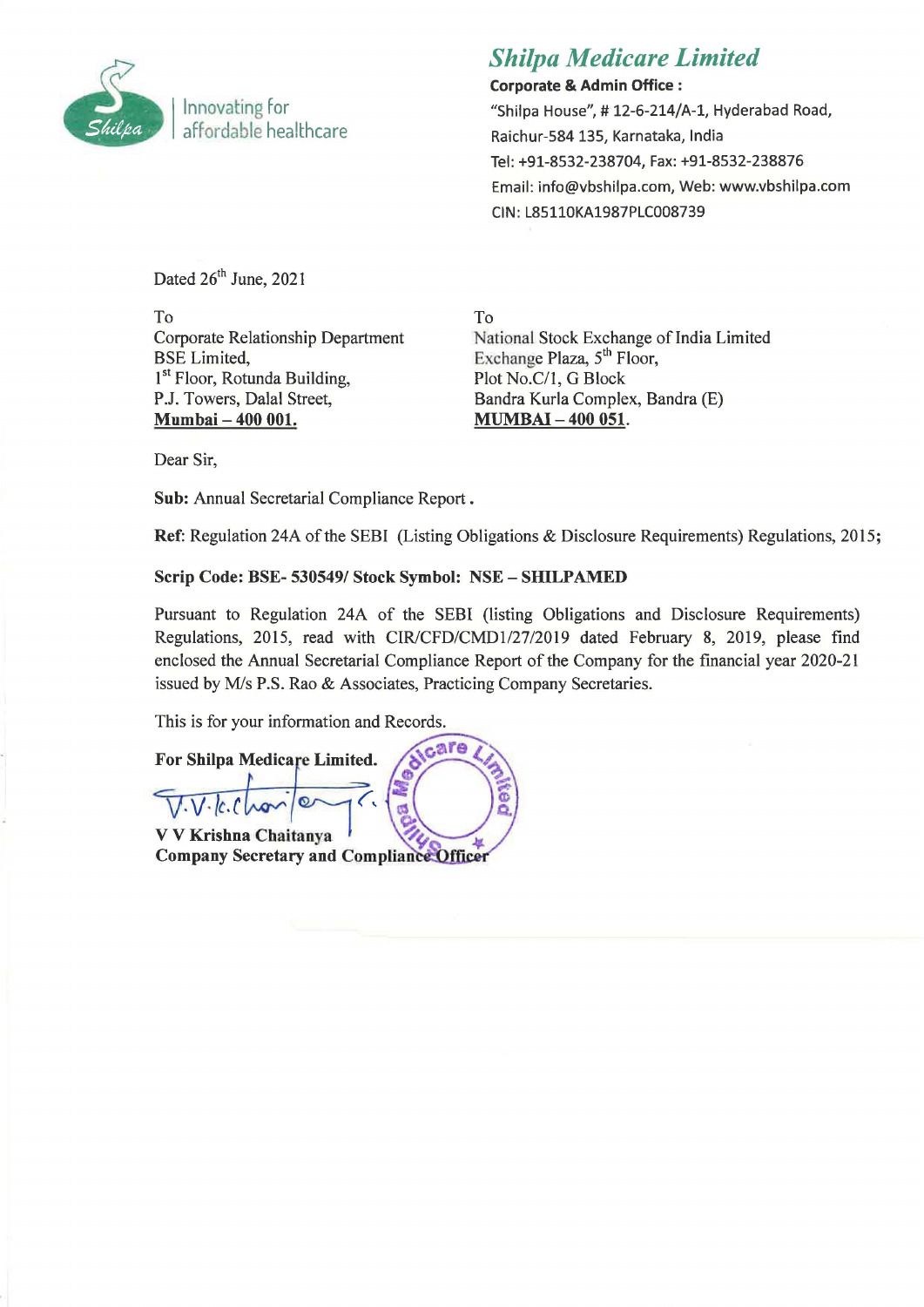

### SECRETARIAL COMPLIANCE REPORT

#### OF

#### SHILPA MEDICARE LIMITED

## FOR THE FINANCIAL YEAR ENDED 31st MARCH, 2021

- We, P.S. Rao & Associates, Company Secretaries, have examined:
- (a) All the documents and records made available to us and the explanation provided by Shilpa Medicare Limited, having its registered office at #12-6-214/A-, Hyderabad Road, Raichur- 584135, Karnataka hereinafter referred to as "the listed entity";
- (b) The filings/ submissions made by the listed entity to the stock exchanges;
- (c) Website of the listed entity; and
- (d) any other document/ filing, as may be relevant, which has been relied upon to make this certification,

for the year ended  $31^{st}$  March, 2021 ("01.04.2020 to 31.03.2021"), in respect of compliance with the provisions of:

- (a) The Securities and Exchange Board of India Act, 1992 ("SEBI Act") and the Regulations, circulars and guidelines issued thereunder; and
- (b) The Securities Contracts (Regulation) Act, 1956 ("SCRA"), the Rules made thereunder and the Regulations, circulars, guidelines issued thereunder by the Securities and Exchange Board of India ("SEBI")

The specific regulations whose provisions and the circulars/ guidelines issued thereunder have been examined include:

- (a) Securities and Exchange Board of India (Listing Obligations and Disclosure Requirements) Regulations, 2015;
- (b) Securities and Exchange Board of India (Issue of Capital and Disclosure Requirements) Regulations, 2018- Not applicable to the listed entity during the audit period;
- (c) Securities and Exchange Board of India (Substantial Acquisition of Shares and Takeovers) Regulations, 2011;
- (d) Securities and Exchange Board of India (Buyback of Securities) Regulations, 2018- Not applicable to the listed entity during the audit period;
- (e) Securities and Exchange Board of India (Share Based Employee Benefits) Regulations, 2014- Not applicable to the listed entity during the audit period;
- (f) Securities and Exchange Board of India (Issue and Listing of Debt Securities) Regulations, 2008- Not applicable to the listed entity during the audit period;
- (g) Securities and Exchange Board of India (Issue and Listing of Non- Convertible and Redeemable Preference Shares) Regulations, 2013- Not applicable to the listed entity during the audit period;

**& ASS**  $Contd...2$ Hyderabad I **TV Set** 

Flat No.10, 4th Floor, #6-3-347/22/2, Ishwarya Nilayam, Opp: Sai Baba Temple, Dwarakapuri Colony, Panjagutta, Hyderabad - 500082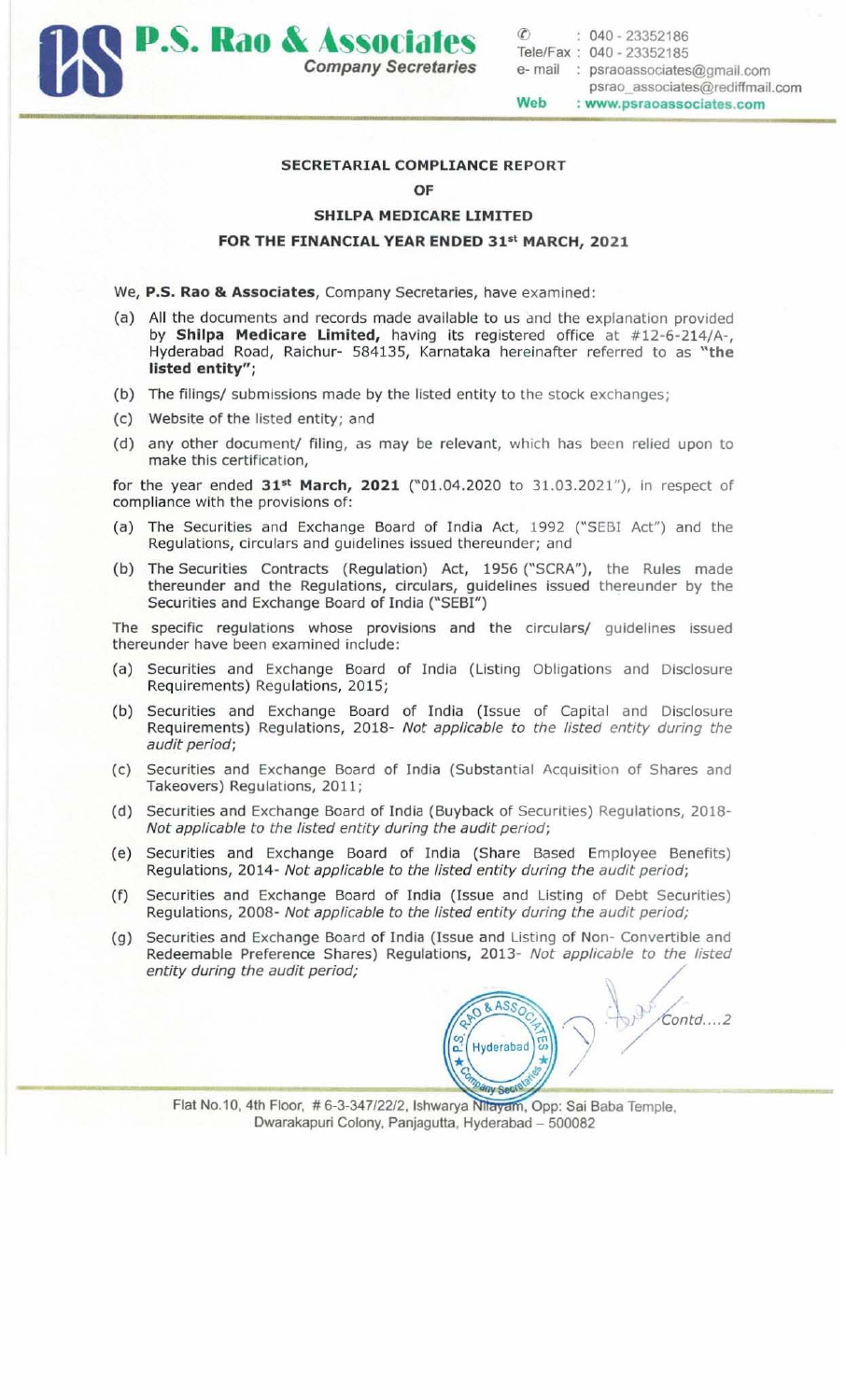- (h) Securities and Exchange Board of India (Prohibition of Insider Trading) Regulations, 2015;
- (i) The Depositories Act, 1996;
- (j) Securities and Exchange Board of India (Depositories and Participants) Regulations, 2018; and
- (k) The Securities and Exchange Board of India (Registrars to an issue and Share Transfer Agents) Regulations, 1993

and based on the above examination, we hereby report that, during the review period;

- a. The listed entity has complied with the provisions of the above regulations and circulars/ guidelines issued thereunder;
- b. The listed entity has maintained proper records under the provisions of the above regulations and circulars/ guidelines issued thereunder insofar as it appears from our examination of those records;
- c. Except as stated in the following table, there were no actions taken against the listed entity/ its promoters/ directors/ material subsidiaries either by SEBI or by Stock Exchanges (including under the Standard Operating Procedures issued by SEBI through various circulars) under the aforesaid Acts/ Regulations and circulars/ guidelines issued thereunder:

d.

| Sr.<br>No. | Compliance | by<br>taken<br>Regulators | Particulars of Non- Details of Action Observations/ Remarks of the<br>the   Practising Company Secretary on<br>the action taken |
|------------|------------|---------------------------|---------------------------------------------------------------------------------------------------------------------------------|
|            | N.A.       | N.A.                      | N.A.                                                                                                                            |

Contd.....3/